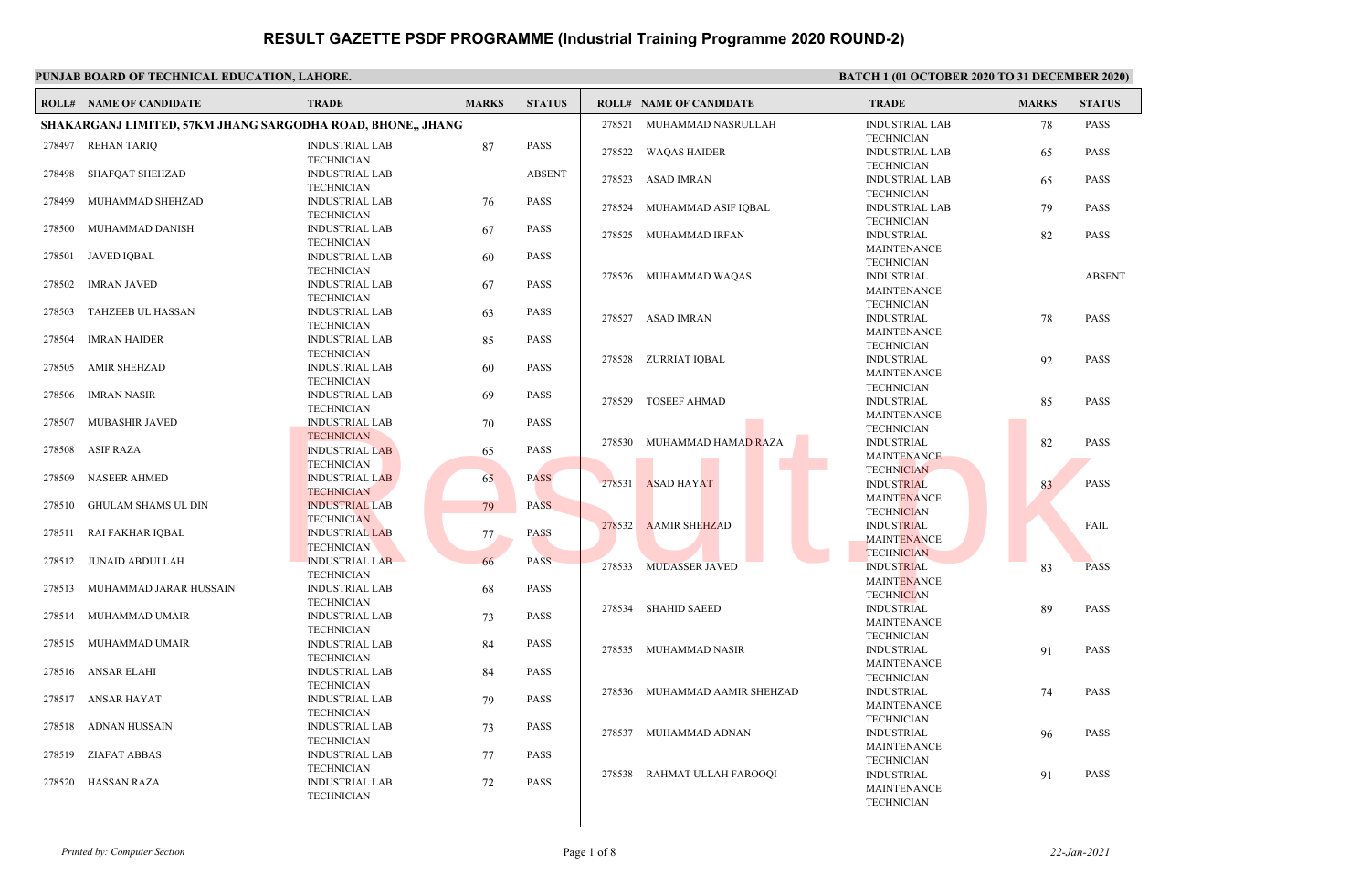|                                                           | PUNJAB BOARD OF TECHNICAL EDUCATION, LAHORE. |                                                              |              | <b>BATCH 1 (01 OCTOBER 2020 TO 31 DECEMBER 2020)</b> |                                                                |                                                                         |              |                            |
|-----------------------------------------------------------|----------------------------------------------|--------------------------------------------------------------|--------------|------------------------------------------------------|----------------------------------------------------------------|-------------------------------------------------------------------------|--------------|----------------------------|
|                                                           | <b>ROLL# NAME OF CANDIDATE</b>               | <b>TRADE</b>                                                 | <b>MARKS</b> | <b>STATUS</b>                                        | <b>ROLL# NAME OF CANDIDATE</b>                                 | <b>TRADE</b>                                                            | <b>MARKS</b> | <b>STATUS</b>              |
| 278539                                                    | <b>AMEER USMAN</b>                           | <b>INDUSTRIAL</b><br><b>MAINTENANCE</b>                      | 89           | <b>PASS</b>                                          | 278557<br>IQRA SULTANA                                         | <b>FABRIC OUALITY</b><br><b>INSPECTOR 2016</b>                          | 91           | <b>PASS</b>                |
| 278540                                                    | MOHAMMAD ARSHAD                              | <b>TECHNICIAN</b><br><b>INDUSTRIAL</b>                       | 92           | <b>PASS</b>                                          | 278558<br>ZAHRA MAQBOOL                                        | <b>FABRIC OUALITY</b><br><b>INSPECTOR 2016</b>                          | 99           | <b>PASS</b>                |
|                                                           |                                              | <b>MAINTENANCE</b><br><b>TECHNICIAN</b>                      |              |                                                      | 278559<br><b>RAZIA ASHRAF</b>                                  | <b>FABRIC QUALITY</b><br><b>INSPECTOR 2016</b>                          | 88           | <b>PASS</b>                |
| 278541                                                    | <b>SHAHID IQBAL</b>                          | <b>INDUSTRIAL</b><br><b>MAINTENANCE</b>                      | 78           | <b>PASS</b>                                          | 278560<br>ASMA MUSTAFA                                         | <b>FABRIC OUALITY</b><br><b>INSPECTOR 2016</b>                          | 91           | <b>PASS</b>                |
|                                                           | 278542 MUHAMMAD ARSLAN                       | <b>TECHNICIAN</b><br><b>INDUSTRIAL</b>                       | 84           | <b>PASS</b>                                          | <b>ASMA BIBI</b><br>278561                                     | <b>FABRIC QUALITY</b><br><b>INSPECTOR 2016</b>                          | 91           | <b>PASS</b>                |
|                                                           |                                              | <b>MAINTENANCE</b><br><b>TECHNICIAN</b>                      |              |                                                      | 278562<br>FARHAT RAFIQ                                         | <b>FABRIC QUALITY</b><br><b>INSPECTOR 2016</b>                          | 82           | <b>PASS</b>                |
|                                                           | 278543 AMEER ABDULLAH                        | <b>INDUSTRIAL</b><br><b>MAINTENANCE</b>                      | 83           | <b>PASS</b>                                          | <b>FARZANA PARVEEN</b><br>278563                               | <b>FABRIC OUALITY</b><br><b>INSPECTOR 2016</b>                          | 88           | <b>PASS</b>                |
|                                                           | 278544 MOHSIN NOOR                           | <b>TECHNICIAN</b><br><b>INDUSTRIAL</b>                       | 83           | <b>PASS</b>                                          | <b>JAVERIA ASGHAR</b><br>278564                                | <b>FABRIC QUALITY</b><br><b>INSPECTOR 2016</b>                          | 89           | <b>PASS</b>                |
|                                                           |                                              | <b>MAINTENANCE</b><br><b>TECHNICIAN</b>                      |              |                                                      | <b>NASEEB U NISA</b><br>278565                                 | <b>FABRIC OUALITY</b><br><b>INSPECTOR 2016</b>                          | 92           | <b>PASS</b>                |
|                                                           | 278545 MUHAMMAD UMAR FAROOQ                  | <b>INDUSTRIAL</b><br><b>MAINTENANCE</b>                      | 95           | <b>PASS</b>                                          | 278566<br><b>RASHIDA BASHIR</b>                                | <b>FABRIC QUALITY</b><br><b>INSPECTOR 2016</b>                          | 92           | <b>PASS</b>                |
|                                                           | 278546 MOHSIN ZIA                            | <b>TECHNICIAN</b><br><b>INDUSTRIAL</b>                       | 84           | <b>PASS</b>                                          | 278567<br><b>RUQIYA BIBI</b>                                   | <b>FABRIC OUALITY</b><br><b>INSPECTOR 2016</b>                          | 87           | <b>PASS</b>                |
|                                                           |                                              | <b>MAINTENANCE</b><br><b>TECHNICIAN</b>                      |              |                                                      | <b>AQSA JAVED</b><br>278568                                    | <b>FABRIC QUALITY</b><br><b>INSPECTOR 2016</b>                          | 91           | <b>PASS</b>                |
| 278547                                                    | MUHAMMAD FAIZAN                              | <b>INDUSTRIAL</b><br><b>MAINTENANCE</b><br><b>TECHNICIAN</b> | 89           | PASS                                                 | 278569<br><b>SAMINA MAJEED</b><br><b>SAMRA ABBAS</b><br>278570 | <b>FABRIC QUALITY</b><br><b>INSPECTOR 2016</b><br><b>FABRIC OUALITY</b> | 87           | <b>PASS</b><br><b>PASS</b> |
|                                                           | 278548 NOAMAN FAROOQ                         | <b>INDUSTRIAL</b><br><b>MAINTENANCE</b>                      | 88           | <b>PASS</b>                                          | 278571<br><b>SHAMA RONAQ</b>                                   | <b>INSPECTOR 2016</b><br><b>FABRIC QUALITY</b>                          | 77<br>96     | <b>PASS</b>                |
| 278549                                                    | <b>SAIF UR REHMAN</b>                        | <b>TECHNICIAN</b><br><b>INDUSTRIAL</b>                       | 82           | <b>PASS</b>                                          | 278572<br><b>TASMINA BIBI</b>                                  | <b>INSPECTOR 2016</b><br><b>FABRIC QUALITY</b>                          | 90           | <b>PASS</b>                |
|                                                           |                                              | <b>MAINTENANCE</b><br><b>TECHNICIAN</b>                      |              |                                                      | 278573<br><b>SHAHIDA BIBI</b>                                  | <b>INSPECTOR 2016</b><br><b>FABRIC QUALITY</b>                          | 92           | <b>PASS</b>                |
| 278550                                                    | BILAL ZAHOOR                                 | <b>INDUSTRIAL</b><br><b>MAINTENANCE</b>                      | 80           | <b>PASS</b>                                          | 278574 SHARIFAN                                                | <b>INSPECTOR 2016</b><br><b>FABRIC QUALITY</b>                          | 96           | <b>PASS</b>                |
| 278551                                                    | <b>QAMAR ABBAS</b>                           | <b>TECHNICIAN</b><br><b>INDUSTRIAL</b>                       | 90           | <b>PASS</b>                                          | 278575<br><b>SAMRA NISAR</b>                                   | <b>INSPECTOR 2016</b><br><b>FABRIC OUALITY</b>                          | 90           | <b>PASS</b>                |
|                                                           |                                              | <b>MAINTENANCE</b><br><b>TECHNICIAN</b>                      |              |                                                      | 278576<br>AMNA                                                 | <b>INSPECTOR 2016</b><br><b>FABRIC QUALITY</b>                          | 100          | <b>PASS</b>                |
| KABIR ENTERPRISES, FAISAL COLONY KHANEWAL ROAD, KABIRWALA |                                              |                                                              |              |                                                      |                                                                | <b>INSPECTOR 2016</b>                                                   |              |                            |
|                                                           | 278552 AMBREEN                               | <b>FABRIC OUALITY</b><br><b>INSPECTOR 2016</b>               | 89           | <b>PASS</b>                                          | 278577<br>GULNAZ BIBI                                          | <b>FABRIC OUALITY</b><br><b>INSPECTOR 2016</b>                          | 90           | <b>PASS</b>                |
| 278553                                                    | <b>SADAF JAMIL</b>                           | <b>FABRIC OUALITY</b><br><b>INSPECTOR 2016</b>               | 98           | <b>PASS</b>                                          | 278578<br>HUMAIRA NASEEM                                       | <b>FABRIC QUALITY</b><br><b>INSPECTOR 2016</b>                          | 90           | <b>PASS</b>                |
| 278554                                                    | <b>SAIRA KHALIL</b>                          | <b>FABRIC QUALITY</b><br><b>INSPECTOR 2016</b>               | 88           | <b>PASS</b>                                          | 278579<br><b>IQRA ZULFIQAR</b>                                 | <b>FABRIC OUALITY</b><br><b>INSPECTOR 2016</b>                          | 93           | <b>PASS</b>                |
| 278555                                                    | <b>TASLEEM BIBI</b>                          | <b>FABRIC OUALITY</b><br><b>INSPECTOR 2016</b>               | 86           | <b>PASS</b>                                          | 278580<br><b>ISHRAT KHANAM</b>                                 | <b>FABRIC QUALITY</b><br><b>INSPECTOR 2016</b>                          | 91           | <b>PASS</b>                |
|                                                           | 278556 UM E HABIBA                           | <b>FABRIC QUALITY</b><br><b>INSPECTOR 2016</b>               | 93           | <b>PASS</b>                                          | 278581<br><b>KOMAL TALAT</b>                                   | <b>FABRIC OUALITY</b><br><b>INSPECTOR 2016</b>                          | 96           | <b>PASS</b>                |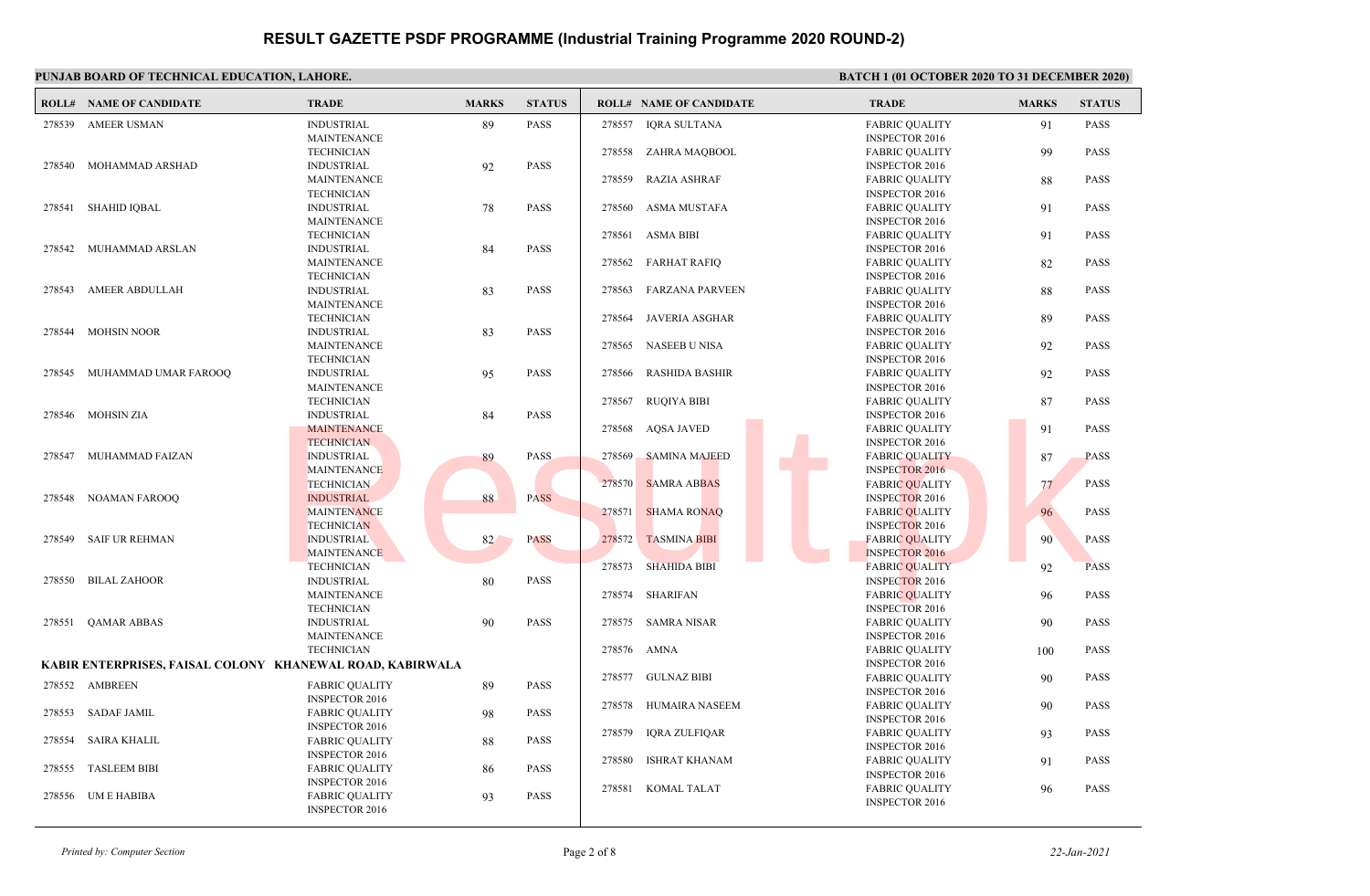### **PUNJAB BOARD OF TECHNICAL EDUCATION, LAHORE. BATCH 1 (01 OCTOBER 2020 TO 31 DECEMBER 2020)**

|        | <b>ROLL# NAME OF CANDIDATE</b> | <b>TRADE</b>                                                            | <b>MARKS</b> | <b>STATUS</b> |        | <b>ROLL# NAME OF CANDIDATE</b>                                                                  | <b>TRADE</b>                  | <b>MARKS</b> | <b>STATUS</b> |
|--------|--------------------------------|-------------------------------------------------------------------------|--------------|---------------|--------|-------------------------------------------------------------------------------------------------|-------------------------------|--------------|---------------|
| 278582 | <b>REEMA BIBI</b>              | <b>FABRIC QUALITY</b>                                                   | 87           | <b>PASS</b>   |        | 278615 SARA AZAM                                                                                | <b>SCREEN PRINTING</b>        | 77           | <b>PASS</b>   |
| 278583 | <b>SABA ARSHAD</b>             | <b>INSPECTOR 2016</b><br><b>FABRIC QUALITY</b><br><b>INSPECTOR 2016</b> | 89           | PASS          |        | EXCELERON COMMUNICATION (PVT) LTD., OPPOSITE TO ZAINBIA HOSPITAL<br><b>MULTAN ROAD,, LAHORE</b> |                               |              |               |
| 278584 | <b>SAMIA BIBI</b>              | <b>FABRIC OUALITY</b>                                                   | 83           | <b>PASS</b>   |        | 278616 SAMI UL REHMAN                                                                           | FIBER OPTIC TECHNICIAN        | 94           | <b>PASS</b>   |
| 278585 | <b>ABIDA PARVEEN</b>           | <b>INSPECTOR 2016</b><br><b>SCREEN PRINTING</b>                         | 86           | <b>PASS</b>   | 278617 | SADIA                                                                                           | FIBER OPTIC TECHNICIAN        | 92           | <b>PASS</b>   |
| 278586 | <b>RIMSHA AKHTAR</b>           | <b>SCREEN PRINTING</b>                                                  | 80           | <b>PASS</b>   | 278618 | <b>RIDA ANJUM</b>                                                                               | FIBER OPTIC TECHNICIAN        | 91           | <b>PASS</b>   |
| 278587 | <b>SABA ABBAS</b>              | <b>SCREEN PRINTING</b>                                                  | 82           | PASS          | 278619 | ZOYA IQBAL                                                                                      | FIBER OPTIC TECHNICIAN        | 90           | <b>PASS</b>   |
| 278588 | <b>SHAHIDA PARVEEN</b>         | <b>SCREEN PRINTING</b>                                                  | 82           | <b>PASS</b>   | 278620 | <b>IMRAN YOUNAS</b>                                                                             | FIBER OPTIC TECHNICIAN        | 91           | <b>PASS</b>   |
| 278589 | <b>SHAGUFTA PARVEEN</b>        | <b>SCREEN PRINTING</b>                                                  | 85           | <b>PASS</b>   | 278621 | ABDUL MANAN URF JAN<br><b>MUHAMMAD</b>                                                          | FIBER OPTIC TECHNICIAN        | 90           | <b>PASS</b>   |
| 278590 | <b>SIDRA HANIF</b>             | <b>SCREEN PRINTING</b>                                                  | 97           | <b>PASS</b>   | 278622 | USAMA IFTIKHAR                                                                                  | FIBER OPTIC TECHNICIAN        | 89           | <b>PASS</b>   |
| 278591 | <b>SONIA ASLAM</b>             | <b>SCREEN PRINTING</b>                                                  | 90           | <b>PASS</b>   | 278623 | <b>FARWA DAR</b>                                                                                | FIBER OPTIC TECHNICIAN        | 92           | <b>PASS</b>   |
| 278592 | <b>SHUMAILA ASLAM</b>          | <b>SCREEN PRINTING</b>                                                  | 86           | <b>PASS</b>   | 278624 | <b>SABA NOREEN</b>                                                                              | FIBER OPTIC TECHNICIAN        | 92           | <b>PASS</b>   |
| 278593 | <b>AMNA BIBI</b>               | <b>SCREEN PRINTING</b>                                                  | 91           | <b>PASS</b>   | 278625 | <b>ANEEB HASSAN</b>                                                                             | FIBER OPTIC TECHNICIAN        |              | <b>ABSENT</b> |
| 278594 | ANAM CHAUDHARY                 | <b>SCREEN PRINTING</b>                                                  | 86           | <b>PASS</b>   | 278626 | MUHAMMAD NABEEL BASHIR                                                                          | FIBER OPTIC TECHNICIAN        | 91           | <b>PASS</b>   |
| 278595 | AYESHA ARSHAD                  | <b>SCREEN PRINTING</b>                                                  | 84           | PASS          | 278627 | <b>HABIB UR REHMAN</b>                                                                          | FIBER OPTIC TECHNICIAN        | 84           | <b>PASS</b>   |
| 278596 | <b>IORA RASHID</b>             | <b>SCREEN PRINTING</b>                                                  | 84           | <b>PASS</b>   | 278628 | MUHAMMAD HASNAIN MAHDI                                                                          | FIBER OPTIC TECHNICIAN        | 88           | <b>PASS</b>   |
| 278597 | <b>KAINAT</b>                  | <b>SCREEN PRINTING</b>                                                  | 95           | <b>PASS</b>   | 278629 | ALI RAZA                                                                                        | FIBER OPTIC TECHNICIAN        |              | <b>ABSENT</b> |
| 278598 | <b>KALSOOM BIBI</b>            | <b>SCREEN PRINTING</b>                                                  | 80           | <b>PASS</b>   | 278630 | <b>MUHAMMAD USMAN</b>                                                                           | FIBER OPTIC TECHNICIAN        | 83           | <b>PASS</b>   |
| 278599 | <b>NOREEN IDREES</b>           | <b>SCREEN PRINTING</b>                                                  | 84           | <b>PASS</b>   | 278631 | <b>KANWAL MAQBOOL</b>                                                                           | FIBER OPTIC TECHNICIAN        | 90           | <b>PASS</b>   |
| 278600 | <b>RANI PARVEEN</b>            | <b>SCREEN PRINTING</b>                                                  | 97           | <b>PASS</b>   | 278632 | <b>MUBEEN SHAUKAT</b>                                                                           | <b>FIBER OPTIC TECHNICIAN</b> | 91           | <b>PASS</b>   |
| 278601 | <b>AMBREEN SATTAR</b>          | <b>SCREEN PRINTING</b>                                                  | 87           | <b>PASS</b>   | 278633 | <b>SONIA SHEHZADI</b>                                                                           | MICROWAVE TECHNICIAN          | 94           | <b>PASS</b>   |
| 278602 | <b>SONIA PARVEEN</b>           | <b>SCREEN PRINTING</b>                                                  | 90           | <b>PASS</b>   | 278634 | <b>HASSAN MAQBOOL</b>                                                                           | MICROWAVE TECHNICIAN          | 96           | <b>PASS</b>   |
| 278603 | <b>MAHEEN ARSHAD</b>           | <b>SCREEN PRINTING</b>                                                  | 88           | <b>PASS</b>   | 278635 | MUHAMMAD ABBAS                                                                                  | MICROWAVE TECHNICIAN          | 93           | <b>PASS</b>   |
| 278604 | <b>KIRAN MANZOOR</b>           | <b>SCREEN PRINTING</b>                                                  | 90           | <b>PASS</b>   | 278636 | MUHAMMAD AHMAD                                                                                  | MICROWAVE TECHNICIAN          | 94           | <b>PASS</b>   |
| 278605 | <b>NAZISH RONAQ</b>            | <b>SCREEN PRINTING</b>                                                  | 84           | <b>PASS</b>   | 278637 | <b>KIRAN</b>                                                                                    | MICROWAVE TECHNICIAN          | 90           | <b>PASS</b>   |
| 278606 | <b>RIMSHA GUL</b>              | <b>SCREEN PRINTING</b>                                                  | 84           | PASS          | 278638 | <b>SIDRA</b>                                                                                    | MICROWAVE TECHNICIAN          | 91           | <b>PASS</b>   |
| 278607 | <b>SABA TOHEED</b>             | <b>SCREEN PRINTING</b>                                                  | 95           | <b>PASS</b>   | 278639 | <b>IRAM SHEHZADI</b>                                                                            | MICROWAVE TECHNICIAN          | 86           | <b>PASS</b>   |
| 278608 | <b>AMNA HAYAT</b>              | <b>SCREEN PRINTING</b>                                                  | 80           | <b>PASS</b>   | 278640 | HAFIZ MUHAMMAD ANAS BIN TARIQ                                                                   | MICROWAVE TECHNICIAN          | 90           | <b>PASS</b>   |
| 278609 | <b>AMNA SHOUKAT</b>            | <b>SCREEN PRINTING</b>                                                  | 84           | <b>PASS</b>   | 278641 | MALIK MUHAMMAD HAMZA                                                                            | MICROWAVE TECHNICIAN          | 92           | <b>PASS</b>   |
| 278610 | FAIZA                          | <b>SCREEN PRINTING</b>                                                  | 100          | <b>PASS</b>   | 278642 | MUHAMMAD ZESHAN BABAR                                                                           | MICROWAVE TECHNICIAN          | 88           | <b>PASS</b>   |
| 278611 | <b>NAZIA ANWAR</b>             | <b>SCREEN PRINTING</b>                                                  | 87           | <b>PASS</b>   | 278643 | SYED AMMAR MUHAMMAD                                                                             | MICROWAVE TECHNICIAN          | 90           | <b>PASS</b>   |
| 278612 | RUKHSANA SAJJAD                | <b>SCREEN PRINTING</b>                                                  | 90           | <b>PASS</b>   | 278644 | <b>SUMAIRA SHAHID</b>                                                                           | MICROWAVE TECHNICIAN          | 95           | <b>PASS</b>   |
| 278613 | <b>SABIRA BASHIR</b>           | <b>SCREEN PRINTING</b>                                                  | 88           | <b>PASS</b>   | 278645 | MUHAMMAD ZEESHAN                                                                                | <b>MICROWAVE TECHNICIAN</b>   | 92           | <b>PASS</b>   |
|        | 278614 SANA JAVED              | <b>SCREEN PRINTING</b>                                                  | 90           | <b>PASS</b>   | 278646 | MUHAMMAD NABEEL LATIF                                                                           | MICROWAVE TECHNICIAN          | 90           | <b>PASS</b>   |
|        |                                |                                                                         |              |               |        |                                                                                                 |                               |              |               |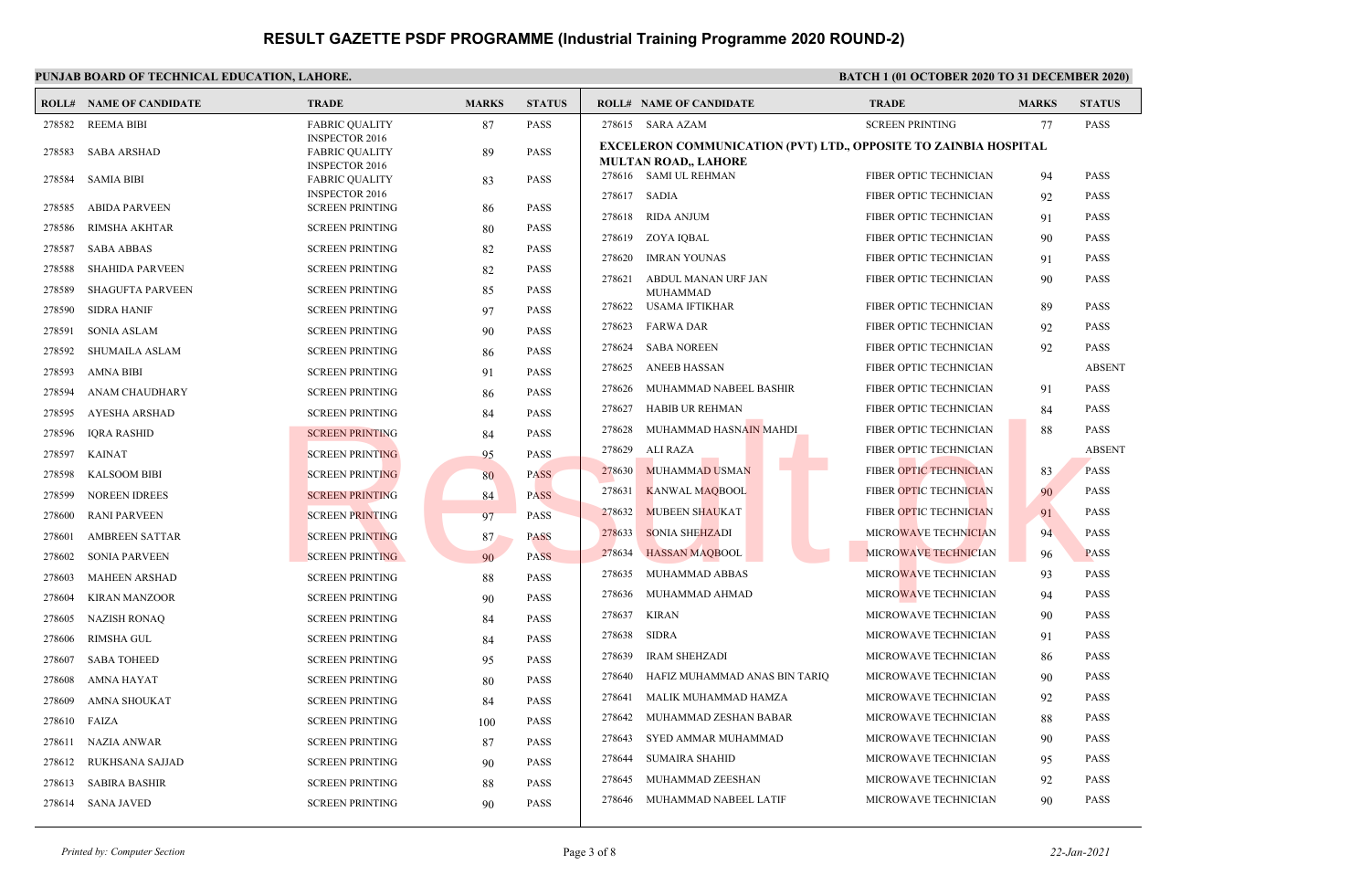#### **PUNJAB BOARD OF TECHNICAL EDUCATION, LAHORE. BATCH 1 (01 OCTOBER 2020 TO 31 DECEMBER 2020) ROLL# NAME OF CANDIDATE TRADE MARKS STATUS ROLL# NAME OF CANDIDATE TRADE MARKS STATUS** 278647 ABDUL REHMAN MICROWAVE TECHNICIAN 85 PASS **RAVI AUTOMOBILE PRIVATE LIMITED, 18KM SHEIKHUPURA ROAD,, LAHORE** 278648 FAIZAN ALI CNC MACHINE OPERATOR 79 PASS 278649 MUHAMMAD USMAN SAEED CNC MACHINE OPERATOR 68 PASS 278650 MUHAMMAD WAQAS ANJUM CNC MACHINE OPERATOR 81 PASS 278651 MUHAMMAD MAJEED CNC MACHINE OPERATOR 76 PASS 278652 MEHBOOB RUBBANI CNC MACHINE OPERATOR 74 PASS 278653 FAYYAZ KHAN CNC MACHINE OPERATOR 86 PASS 278654 MUBASHIR KALEEM CNC MACHINE OPERATOR 89 PASS 278655 MUHAMMAD QASIM CNC MACHINE OPERATOR 85 PASS 278656 ABDUL MALIK CNC MACHINE OPERATOR 74 PASS 278657 MUHAMMAD KAFEEL CNC MACHINE OPERATOR 76 PASS 278658 MUHAMMAD USMAN CNC MACHINE OPERATOR 74 PASS 278659 NAVEED QASIR CNC MACHINE OPERATOR 75 PASS 278660 NOMAN SHEHZAD CNC MACHINE OPERATOR 74 PASS 278661 SHER MUHAMMAD **CNC MACHINE OPERATOR** 76 PASS 278662 ABDUL MUJEEB CNC MACHINE OPERATOR 74 PASS 278663 UMAIR ALI CNC MACHINE OPERATOR 75 PASS 278664 MUHAMAMD USMAN TARIQ CNC MACHINE OPERATOR ABSENT 278665 ABDUL MANAN CNC MACHINE OPERATOR 70 PASS 278666 MUHAMMAD BUZZAL BHATTI CNC MACHINE OPERATOR 72 PASS 278667 MUHAMMAD MOHSIN CNC MACHINE OPERATOR 70 PASS 278668 MUHAMMAD AZEEM CNC MACHINE OPERATOR 75 PASS 278669 SYED HASSAN RAZA KAZMI CNC MACHINE OPERATOR 80 PASS 278670 MUZAMMAL AKRAM CNC MACHINE OPERATOR 75 PASS 278671 SAQIB ALI CNC MACHINE OPERATOR 74 PASS 278672 AMEER HAMZA CNC MACHINE OPERATOR 75 PASS 278673 MEHMOOD AHMAD CNC MACHINE OPERATOR 77 PASS 278674 MUHAMMAD UZAIR CNC MACHINE OPERATOR 75 PASS 278675 AHSAN ALI NAEEM CNC MACHINE OPERATOR 92 PASS **SHAHRAJ FABRIC PRIVATE LIMITED, 147-148, QUAID E AZAM INDUSTRIAL ESTATE, KOT LAKHPAT,, LAHORE** FABRIC QUALITY 68 PASS INSPECTOR 2016 278676 MUHAMMAD ABID FABRIC QUALITY 77 PASS INSPECTOR 2016 278677 HABIB ULLAH FABRIC QUALITY 82 PASS INSPECTOR 2016 278678 ATTIQ UR REHMAN FABRIC QUALITY 78 PASS INSPECTOR 2016 278679 DANYAL FABRIC QUALITY 76 PASS INSPECTOR 2016 278680 MEHR U NISA FABRIC QUALITY 65 PASS INSPECTOR 2016 278681 NIDA MUSHTAQ FABRIC QUALITY 84 PASS INSPECTOR 2016 278682 MUHAMMAD TARIQ FABRIC QUALITY 82 PASS INSPECTOR 2016 278683 KOMAL FABRIC QUALITY 69 PASS INSPECTOR 2016 278684 MUHAMMAD QASIM FABRIC QUALITY 70 PASS INSPECTOR 2016 278685 MUHAMMAD WASEEM FABRIC QUALITY 79 PASS INSPECTOR 2016 278686 ABDULLAH FABRIC QUALITY 67 PASS INSPECTOR 2016 278687 MUHAMMAD TAJ FABRIC QUALITY 88 PASS INSPECTOR 2016 278688 MUHAMMAD SHEHZAD KANWAL FABRIC QUALITY 78 PASS INSPECTOR 2016 278689 SHAN PARVEZ FABRIC QUALITY 89 PASS INSPECTOR 2016 278690 JAMSHED ARSHAD FABRIC QUALITY 89 PASS INSPECTOR 2016 278691 FARHAN ALI FABRIC QUALITY 73 PASS INSPECTOR 2016 278692 MOHSIN MASIH FABRIC QUALITY 78 PASS INSPECTOR 2016 278693 WASEEM MASIH FABRIC OUALITY 89 PASS INSPECTOR 2016 278694 ABID HUSAIN FABRIC QUALITY 87 PASS INSPECTOR 2016 278695 AHMAD YOUSAF FABRIC QUALITY 86 PASS INSPECTOR 2016 278696 MEHBOOB ALI FABRIC QUALITY 90 PASS INSPECTOR 2016 278697 KASHIF ALI FABRIC QUALITY 60 PASS INSPECTOR 2016 278698 TABISH AMIN FABRIC QUALITY 60 PASS INSPECTOR 2016 278699 NUSRAT RAFIQUE FABRIC QUALITY 79 PASS INSPECTOR 2016 278700 SHOUKAT ALI INDUSTRIAL STITCHING 74 PASS MACHINE OPERATOR 2016 278701 MUHAMMAD KAMRAN INDUSTRIAL STITCHING 67 PASS MACHINE OPERATOR 2016 278702 FAHEEM SHEHZAD CNC MACHINE OPERATOR 74 PASS 278699 JAMSHED ARSHAD INSPECTOR 2016<br>
CNC MACHINE OPERATOR 75 PASS 278690 JAMSHED ARSHAD INSPECTOR 2016<br>
CNC MACHINE OPERATOR 75 PASS 278690 JAMSHED ARSHAD INSPECTOR 2016<br>
CNC MACHINE OPERATOR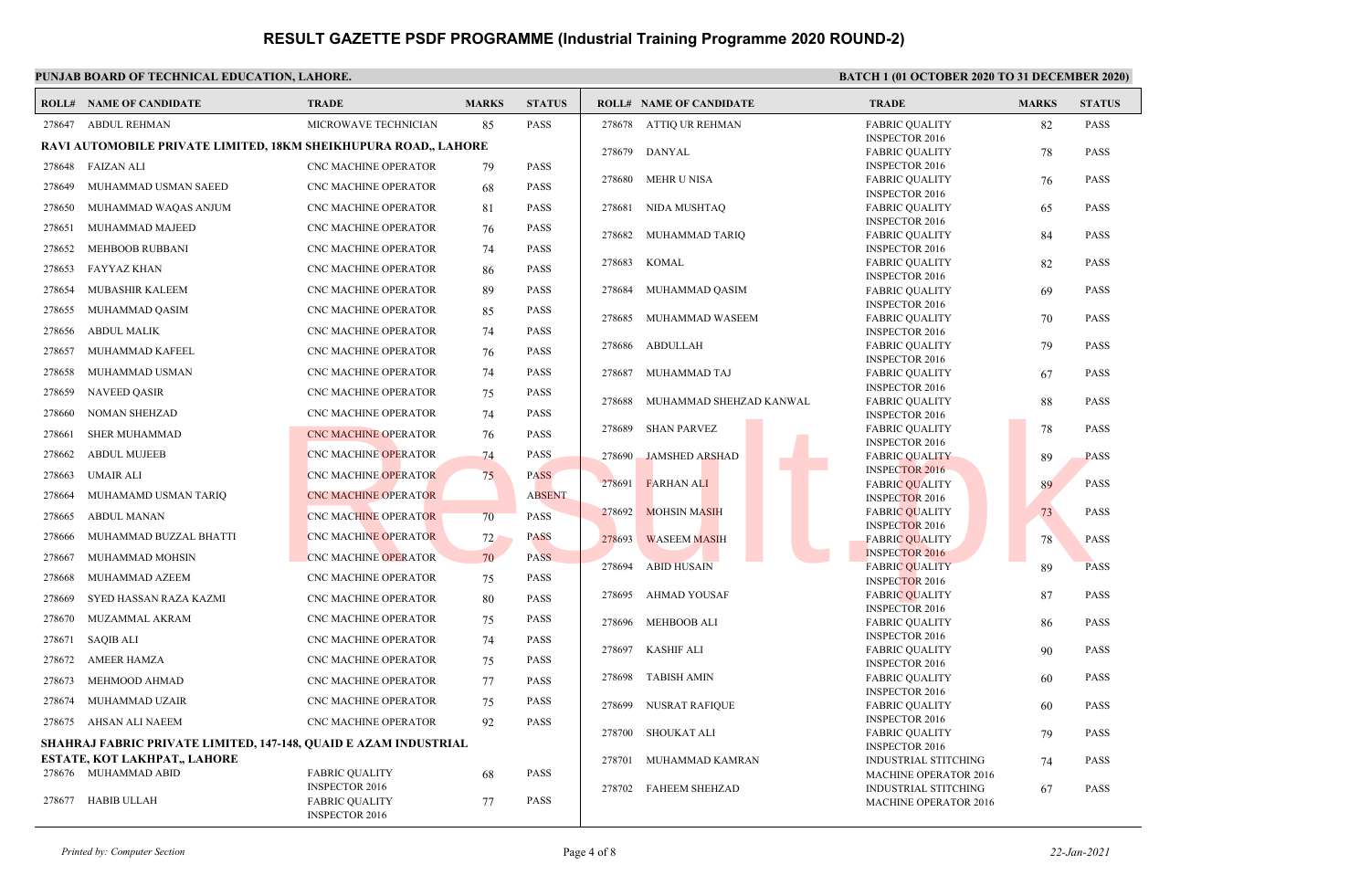#### **PUNJAB BOARD OF TECHNICAL EDUCATION, LAHORE. BATCH 1 (01 OCTOBER 2020 TO 31 DECEMBER 2020) ROLL# NAME OF CANDIDATE TRADE MARKS STATUS ROLL# NAME OF CANDIDATE TRADE MARKS STATUS** INDUSTRIAL STITCHING 64 PASS MACHINE OPERATOR 2016 278703 PREETAM PARKASH INDUSTRIAL STITCHING 65 PASS MACHINE OPERATOR 2016 278704 MUHAMMAD NAVEED INDUSTRIAL STITCHING 73 PASS MACHINE OPERATOR 2016 278705 AINEY SABA INDUSTRIAL STITCHING 77 PASS MACHINE OPERATOR 2016 278706 AZAM ALI INDUSTRIAL STITCHING 85 PASS MACHINE OPERATOR 2016 278707 MUHAMMAD AHMAD INDUSTRIAL STITCHING 82 PASS MACHINE OPERATOR 2016 278708 ASMA RANI INDUSTRIAL STITCHING 82 PASS MACHINE OPERATOR 2016 278709 MEHWISH INDUSTRIAL STITCHING 75 PASS MACHINE OPERATOR 2016 278710 MUHAMMAD FAISAL INDUSTRIAL STITCHING 65 PASS MACHINE OPERATOR 2016 278711 SALMOON SALEEM INDUSTRIAL STITCHING FAIL MACHINE OPERATOR 2016 278712 JER SHOM SOSHEEL INDUSTRIAL STITCHING 88 PASS MACHINE OPERATOR 2016 278713 USMAN GHAFOOR INDUSTRIAL STITCHING 74 PASS MACHINE OPERATOR 2016 278714 RAHAT SAFDAR INDUSTRIAL STITCHING 72 PASS MACHINE OPERATOR 2016 278715 UMER FAROOQ INDUSTRIAL STITCHING 83 PASS MACHINE OPERATOR 2016 278716 FARZANA INDUSTRIAL STITCHING 64 PASS MACHINE OPERATOR 2016 278717 HAMZA BAHADAR INDUSTRIAL STITCHING 71 PASS MACHINE OPERATOR 2016 278718 MUHAMMAD AZAM INDUSTRIAL STITCHING  $76$  PASS MACHINE OPERATOR 2016 278719 MUHAMMAD YAQOOB INDUSTRIAL STITCHING 75 PASS MACHINE OPERATOR 2016 278720 SHUMAILA LIAQAT INDUSTRIAL STITCHING 69 PASS MACHINE OPERATOR 2016 278721 FARYAD ALI INDUSTRIAL STITCHING 71 PASS MACHINE OPERATOR 2016 278722 MARATAB ALI INDUSTRIAL STITCHING 77 PASS MACHINE OPERATOR 2016 278723 GULFAM AMIN INDUSTRIAL STITCHING 70 PASS MACHINE OPERATOR 2016 278724 SHEHZAD ASHRAF INDUSTRIAL STITCHING 76 PASS MACHINE OPERATOR 2016 278725 BASHARAT **TOYOTA CITY MOTORS PRIVATE LIMITED, ABDALI ROAD, CHOWK NAWAN SHAHER,, MULTAN** 278726 ALI IQBAL AUTO ELECTRICIAN 88 PASS 278727 MUHAMMAD AQIB AUTO ELECTRICIAN 88 PASS 278728 MUHAMMAD WASEEM AUTO ELECTRICIAN 87 PASS 278729 ADIL HAMID AUTO ELECTRICIAN 77 PASS 278730 DAWOOD AHMAD AUTO ELECTRICIAN 80 PASS 278731 MUHAMMAD ZOHAIB IQBAL AUTO ELECTRICIAN 77 PASS 278732 MUHAMMAD UBAID ULLAH ARSLAN AUTO ELECTRICIAN 85 PASS 278733 MUHAMMAD AKBAR AUTO ELECTRICIAN 93 PASS 278734 AHMAD SHAHZAD AUTO ELECTRICIAN 84 PASS 278735 HABIB U REHMAN AUTO ELECTRICIAN 85 PASS 278736 ALI NASIR AUTO ELECTRICIAN 87 PASS 278737 MUHAMMAD MAZHAR AUTO ELECTRICIAN 85 PASS 278738 MUHAMMAD ZULQARNAIN AUTO ELECTRICIAN 87 PASS 278739 SHAHZAIB IRSHAD AUTO ELECTRICIAN 86 PASS 278740 MIRZA DANIYAL BAIG AUTO ELECTRICIAN 91 PASS AUTO MECHANIC (PETROL) 89 PASS 2016 278741 MUHAMMAD NADEEM AUTO MECHANIC (PETROL) 91 PASS 2016 278742 MUHAMMAD ISHFAQ AUTO MECHANIC (PETROL) 91 PASS 2016 278743 FARAN HAMZA AUTO MECHANIC (PETROL) 90 PASS 2016 278744 AFAQ RASHEED AUTO MECHANIC (PETROL) 88 PASS 2016 278745 FAHEEM AUTO MECHANIC (PETROL) 91 PASS 2016 278746 NOMAN NASEER AUTO MECHANIC (PETROL) 86 PASS 2016 278747 SYED ASAD HUSSAIN BUKHARI AUTO MECHANIC (PETROL) 96 PASS 2016 278748 MUHAMMAD RIAZ AUTO MECHANIC (PETROL) 86 PASS 2016 278749 AHMAD BIN YOUSAF AUTO MECHANIC (PETROL) 86 PASS 2016 278750 HASSAN EJAZ AUTO MECHANIC (PETROL) ABSENT 2016 278751 MUHAMMAD UMER AUTO MECHANIC (PETROL) 88 PASS 2016 278752 MUHAMMAD IMRAN AUTO MECHANIC (PETROL) 86 PASS 2016 278753 MUHAMMAD MAHBOOB AUTO MECHANIC (PETROL) 91 PASS 2016 278754 USAMA MUZAM AUTO MECHANIC (PETROL) 84 PASS 2016 278755 MUHAMMAD FAHAD 278756 MUHAMMAD ISMAIL KHAN AUTO SERVICE MECHANIC 90 PASS MACHINE OPERATOR 2016<br>
MACHINE OPERATOR 2016<br>
MACHINE OPERATOR 2016<br>
MACHINE OPERATOR 2016<br>
MACHINE OPERATOR 2016<br>
MACHINE OPERATOR 2016<br>
MACHINE OPERATOR 2016<br>
MACHINE OPERATOR 2016<br>
MACHINE OPERATOR 2016<br>
MACHINE OPERATO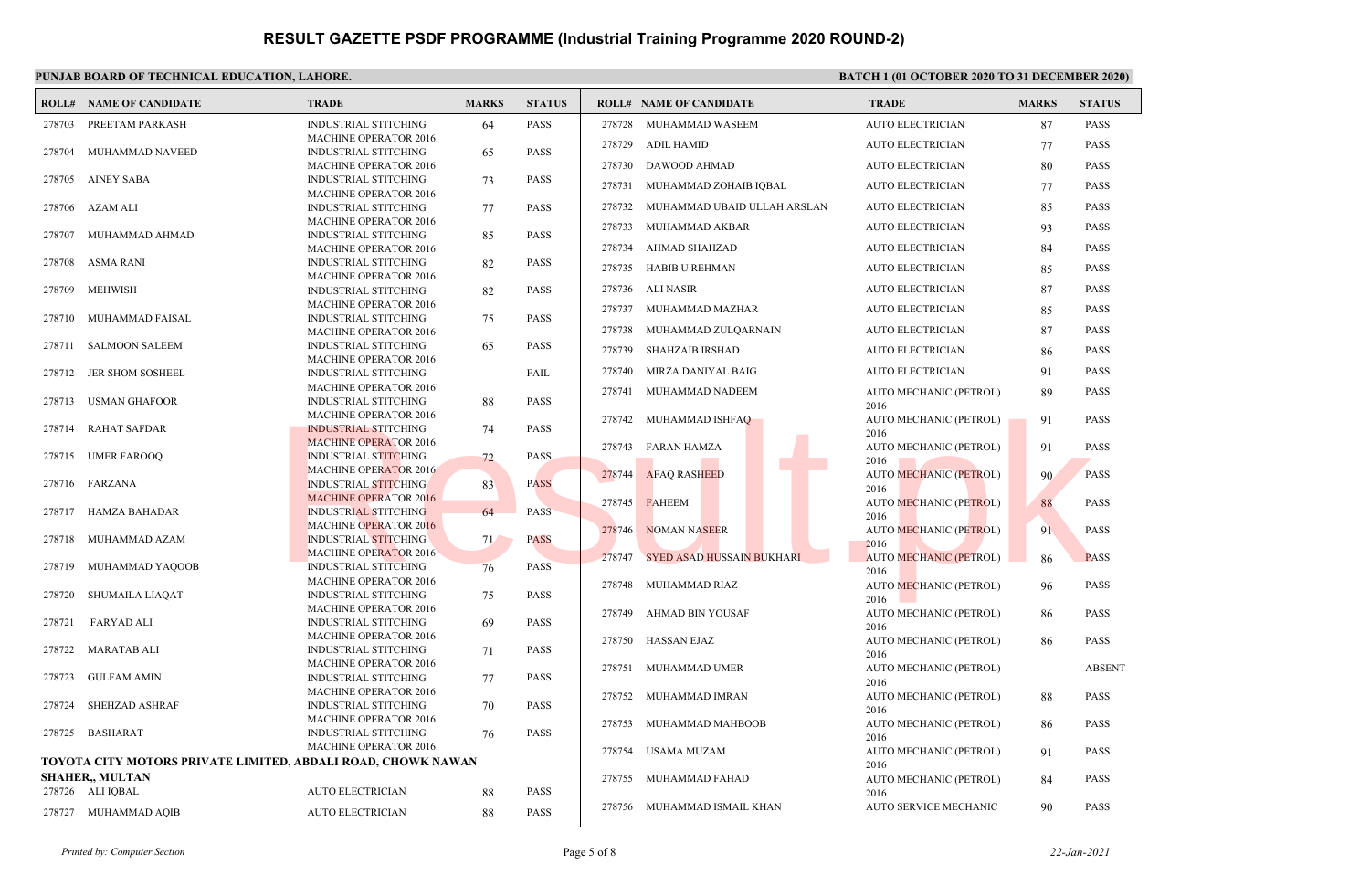#### **PUNJAB BOARD OF TECHNICAL EDUCATION, LAHORE. BATCH 1 (01 OCTOBER 2020 TO 31 DECEMBER 2020) ROLL# NAME OF CANDIDATE TRADE MARKS STATUS ROLL# NAME OF CANDIDATE TRADE MARKS STATUS** 278757 MUHAMMAD AMIR ASLAM AUTO SERVICE MECHANIC 89 PASS 278758 MUHAMMAD KASHIF ASLAM AUTO SERVICE MECHANIC 85 PASS 278759 HAFIZ MUHAMMAD HUZAIFA AUTO SERVICE MECHANIC 86 PASS 278760 MUHAMMAD JAFFAR HUSSAIN AUTO SERVICE MECHANIC 94 PASS 278761 MUHAMMAD AHMAD AUTO SERVICE MECHANIC 89 PASS 278762 HAMZA ILYAS AUTO SERVICE MECHANIC 91 PASS 278763 MUHAMMAD SHAH RUKH AUTO SERVICE MECHANIC 87 PASS 278764 ALI RAZA AUTO SERVICE MECHANIC 93 PASS 278765 MUHAMMAD MAKI AUTO SERVICE MECHANIC 94 PASS 278766 ANAYAT BASHIR AUTO SERVICE MECHANIC 90 PASS 278767 MUHAMMAD AQEEL MAKKI AUTO SERVICE MECHANIC 92 PASS MUHAMMAD MUSTANSAR AUTO SERVICE MECHANIC 90 PASS MANZOOR 278768 278769 MUHAMMAD ALI AUTO SERVICE MECHANIC 94 PASS 278770 MUHAMMAD USAMA HUMAYUN AUTO SERVICE MECHANIC 89 PASS 278771 MUHAMMAD SHAHZAIB BHATTI BODY & PAINTS 92 PASS 278772 AQIB JAVED BODY & PAINTS 95 PASS 278773 HASSAN BODY & PAINTS 90 PASS 278774 RUKAN UD DIN BODY & PAINTS 96 PASS 278775 MUHAMMAD HAMID BODY & PAINTS 91 PASS 278776 MUHAMMAD HASEEB ATEEQ BODY & PAINTS 97 PASS **LCC PAKISTAN PRIVATE LIMITED, 2ND FLOOR, MAKKAH SHOPPING MALL, KHANA ROAD,, RAWALPINDI** CLOSE CIRCUIT TV (CCTV) 93 PASS TECHNICIAN 278777 SHEHRYAR MANSOOR CLOSE CIRCUIT TV (CCTV) 93 PASS **TECHNICIAN**  278778 ARAIB SAFDAR CLOSE CIRCUIT TV (CCTV) 90 PASS TECHNICIAN 278779 ALI ABBAS SATTI CLOSE CIRCUIT TV (CCTV) 92 PASS TECHNICIAN 278780 ABDULLAH HASHIM CLOSE CIRCUIT TV (CCTV) 85 PASS TECHNICIAN 278781 DANIYAL HUSSAIN CLOSE CIRCUIT TV (CCTV) 85 PASS TECHNICIAN 278782 HASSAM SAEED CLOSE CIRCUIT TV (CCTV) ABSENT **TECHNICIAN**  278783 ZEESHAN MUSTAFA CLOSE CIRCUIT TV (CCTV) 89 PASS **TECHNICIAN**  278784 HAMZA ALI CLOSE CIRCUIT TV (CCTV) 85 PASS TECHNICIAN 278785 MUHAMMAD SHAHZAD AKHTAR CLOSE CIRCUIT TV (CCTV) 88 PASS **TECHNICIAN**  278786 ALI IHTESHAM CLOSE CIRCUIT TV (CCTV) 94 PASS TECHNICIAN 278787 INTZAR MEHDI CLOSE CIRCUIT TV (CCTV) 91 PASS TECHNICIAN 278788 MUHAMMAD BILAL CLOSE CIRCUIT TV (CCTV) 78 PASS **TECHNICIAN**  278789 MUHAMMAD RIZWAN CLOSE CIRCUIT TV (CCTV) ABSENT TECHNICIAN 278790 HASSAN SHEHZAD CLOSE CIRCUIT TV (CCTV) 93 PASS TECHNICIAN 278791 FARHAN RIAZ CLOSE CIRCUIT TV (CCTV) 94 PASS TECHNICIAN 278792 HASSAAN ABBASI CLOSE CIRCUIT TV (CCTV) 93 PASS TECHNICIAN 278793 MUHAMMAD JAFFAR TAHIR CLOSE CIRCUIT TV (CCTV) 92 PASS TECHNICIAN 278794 USAMA MAZHER CLOSE CIRCUIT TV (CCTV) 92 PASS TECHNICIAN 278795 IBTISAM AMIR CLOSE CIRCUIT TV (CCTV) ABSENT TECHNICIAN 278796 AHMED SALEEM CLOSE CIRCUIT TV (CCTV) ABSENT TECHNICIAN 278797 MUHAMMAD NOUMAN CLOSE CIRCUIT TV (CCTV) 90 PASS **TECHNICIAN**  278798 ABDUL BASIT MUGHAL CLOSE CIRCUIT TV (CCTV) 78 PASS TECHNICIAN 278799 MUHAMMAD TANWEER CLOSE CIRCUIT TV (CCTV) 94 PASS **TECHNICIAN**  278800 ATIF SHAHZAD CLOSE CIRCUIT TV (CCTV) 93 PASS **TECHNICIAN**  278801 TOUQEER AHMED CLOSE CIRCUIT TV (CCTV) 92 PASS **TECHNICIAN**  278802 ALI AZMAT CLOSE CIRCUIT TV (CCTV) 93 PASS TECHNICIAN 278803 UMAIR BAQAR CLOSE CIRCUIT TV (CCTV) 93 PASS **TECHNICIAN**  278804 FAZAL UR REHMAN SOLAR PHOTOVOLTAIC 89 PASS TRAINING 278805 USAMA SHAFIQ SOLAR PHOTOVOLTAIC ABSENT TRAINING 278806 LABIB UR REHMAN ABBASI SOLAR PHOTOVOLTAIC 91 PASS TRAINING 278807 ZAIN UL ABIDEEN SOLAR PHOTOVOLTAIC 90 PASS TRAINING 278808 MUHAMMAD HARIS SOLAR PHOTOVOLTAIC 90 PASS TRAINING 278809 MUHAMMAD QASIM SOLAR PHOTOVOLTAIC 92 PASS TRAINING 278810 MUHAMMAD HAROON BODY & PAINTS<br>
BODY & PAINTS<br>
BODY & PAINTS<br>
BODY & PAINTS<br>
BODY & PAINTS<br>
BODY & PAINTS<br>
BODY & PAINTS<br>
BODY & PAINTS<br>
BODY & PAINTS<br>
BODY & PAINTS<br>
PASS<br>
PASS<br>
PASS<br>
PASS<br>
PASS<br>
PASS<br>
PASS<br>
PASS<br>
PASS<br>
PASS<br>
PASS<br>
PASS<br>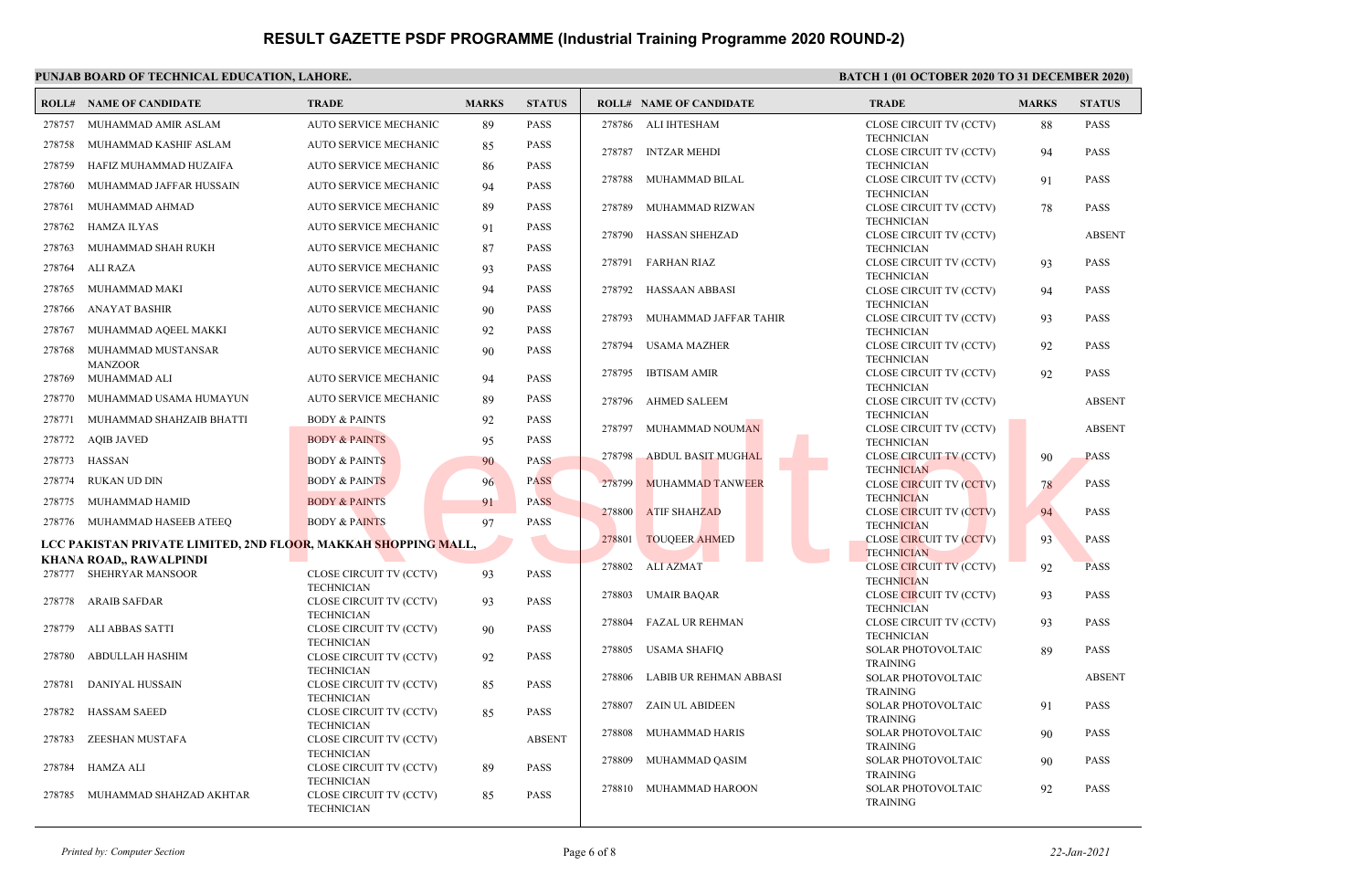#### **PUNJAB BOARD OF TECHNICAL EDUCATION, LAHORE. BATCH 1 (01 OCTOBER 2020 TO 31 DECEMBER 2020) ROLL# NAME OF CANDIDATE TRADE MARKS STATUS ROLL# NAME OF CANDIDATE TRADE MARKS STATUS** SOLAR PHOTOVOLTAIC 90 PASS TRAINING 278811 MUHAMMAD AWAIS SOLAR PHOTOVOLTAIC 91 PASS TRAINING 278812 MUHAMMAD KABEER SOLAR PHOTOVOLTAIC 90 PASS TRAINING 278813 AWAIS AHMED SOLAR PHOTOVOLTAIC 90 PASS TRAINING 278814 EHTSHAM SOLAR PHOTOVOLTAIC 90 PASS TRAINING 278815 MUNIB HUSSAIN SOLAR PHOTOVOLTAIC 88 PASS TRAINING 278816 NABEEL AKHTER SOLAR PHOTOVOLTAIC ABSENT TRAINING 278817 NOMAN GOHAR SOLAR PHOTOVOLTAIC 90 PASS TRAINING 278818 SHABAN MUBARIK SOLAR PHOTOVOLTAIC 91 PASS TRAINING 278819 SHERYAR ABBASI SOLAR PHOTOVOLTAIC 90 PASS TRAINING 278820 MUHAMMAD SAAD BAIG SOLAR PHOTOVOLTAIC 89 PASS TRAINING 278821 SAJID ALI ABBASI **LCC PAKISTAN PRIVATE LIMITED, NE-273, TIPU ROAD, NEAR SIR SYED CHOWK,, RAWALPINDI** CLOSE CIRCUIT TV (CCTV) 85 PASS **TECHNICIAN**  278822 MUQADAS ZAMEER BUTT CLOSE CIRCUIT TV (CCTV) 65 PASS **TECHNICIAN**  278823 MAIRA ALI CLOSE CIRCUIT TV (CCTV) 70 PASS **TECHNICIAN**  278824 SABA MAHMOOD CLOSE CIRCUIT TV (CCTV) 72 PASS **TECHNICIAN**  278825 SHAZIA BIBI CLOSE CIRCUIT TV (CCTV) 86 PASS TECHNICIAN 278826 BUSHRA ITBAR CLOSE CIRCUIT TV (CCTV) 82 PASS TECHNICIAN 278827 AYESHA ILYAS CLOSE CIRCUIT TV (CCTV) 74 PASS **TECHNICIAN**  278828 AQSA YAQOOB CLOSE CIRCUIT TV (CCTV) 70 PASS TECHNICIAN 278829 SUGHRA RAJA CLOSE CIRCUIT TV (CCTV) 75 PASS **TECHNICIAN**  278830 HADIQA MASOOD CLOSE CIRCUIT TV (CCTV) 76 PASS TECHNICIAN 278831 MEHWISH ISLAM CLOSE CIRCUIT TV (CCTV) ABSENT TECHNICIAN 278832 RUBAB KAFAIT CLOSE CIRCUIT TV (CCTV) 65 PASS **TECHNICIAN**  278833 SIDRA RAMZAN CLOSE CIRCUIT TV (CCTV) 78 PASS **TECHNICIAN**  278834 SHAISTA QAISER CLOSE CIRCUIT TV (CCTV) 79 PASS **TECHNICIAN**  278835 MISBAH AKHTAR CLOSE CIRCUIT TV (CCTV) 68 PASS TECHNICIAN 278836 MANAHIL GUL CLOSE CIRCUIT TV (CCTV) 80 PASS TECHNICIAN 278837 MAHNOOR ARSHAD CLOSE CIRCUIT TV (CCTV) 66 PASS TECHNICIAN 278838 HAREEM FATIMA CLOSE CIRCUIT TV (CCTV) 68 PASS TECHNICIAN 278839 ZAINAB JAVED CLOSE CIRCUIT TV (CCTV) ABSENT TECHNICIAN 278840 SYEDA TEHZEEB ZAHRA CLOSE CIRCUIT TV (CCTV) 84 PASS TECHNICIAN 278841 NOOR UN NISA CLOSE CIRCUIT TV (CCTV) 80 PASS TECHNICIAN 278842 AMNA CLOSE CIRCUIT TV (CCTV) 74 PASS TECHNICIAN 278843 SAIQA BANO CLOSE CIRCUIT TV (CCTV) 90 PASS TECHNICIAN 278844 HUMNA ASHFAQ CLOSE CIRCUIT TV (CCTV) ABSENT TECHNICIAN 278845 RIMSHA CLOSE CIRCUIT TV (CCTV) 64 PASS TECHNICIAN 278846 EMAN NADEEM CLOSE CIRCUIT TV (CCTV) 65 PASS **TECHNICIAN**  278847 MARIA SHARIF CLOSE CIRCUIT TV (CCTV) 66 PASS **TECHNICIAN**  278848 FAREEHA BATOOL SOLAR PHOTOVOLTAIC 74 PASS TRAINING 278849 WAJIH UL HASSAN SOLAR PHOTOVOLTAIC ABSENT **TRAINING**  278850 ABDUL SAMAD QURESHI SOLAR PHOTOVOLTAIC 70 PASS TRAINING 278851 DANISH ALI SOLAR PHOTOVOLTAIC ABSENT TRAINING 278852 MUHAMMAD BILAJ SOLAR PHOTOVOLTAIC 78 PASS TRAINING 278853 ARBAB ARIF GILL SOLAR PHOTOVOLTAIC ABSENT TRAINING 278854 AWAIS RAZA SOLAR PHOTOVOLTAIC 82 PASS TRAINING 278855 NOOR UL ABDEEN SOLAR PHOTOVOLTAIC 68 PASS TRAINING 278856 SALMAN SHEIKH SOLAR PHOTOVOLTAIC 64 PASS TRAINING 278857 MUHAMMAD ATIF SOLAR PHOTOVOLTAIC 68 PASS TRAINING 278858 MUHAMMAD AWAIS WAHEED SOLAR PHOTOVOLTAIC 84 PASS TRAINING 278859 MUHAMMAD NAEEM AKHTAR TRAINING<br>
TRAINING<br>
TRAINING<br>
TRAINING<br>
TECHNICIAN<br>
CLOSE CIRCUIT TV (CCTV)<br>
CLOSE CIRCUIT TV (CCTV)<br>
TECHNICIAN<br>
CLOSE CIRCUIT TV (CCTV)<br>
TECHNICIAN<br>
CLOSE CIRCUIT TV (CCTV)<br>
TECHNICIAN<br>
CLOSE CIRCUIT TV (CCTV)<br>
TECHNICIA